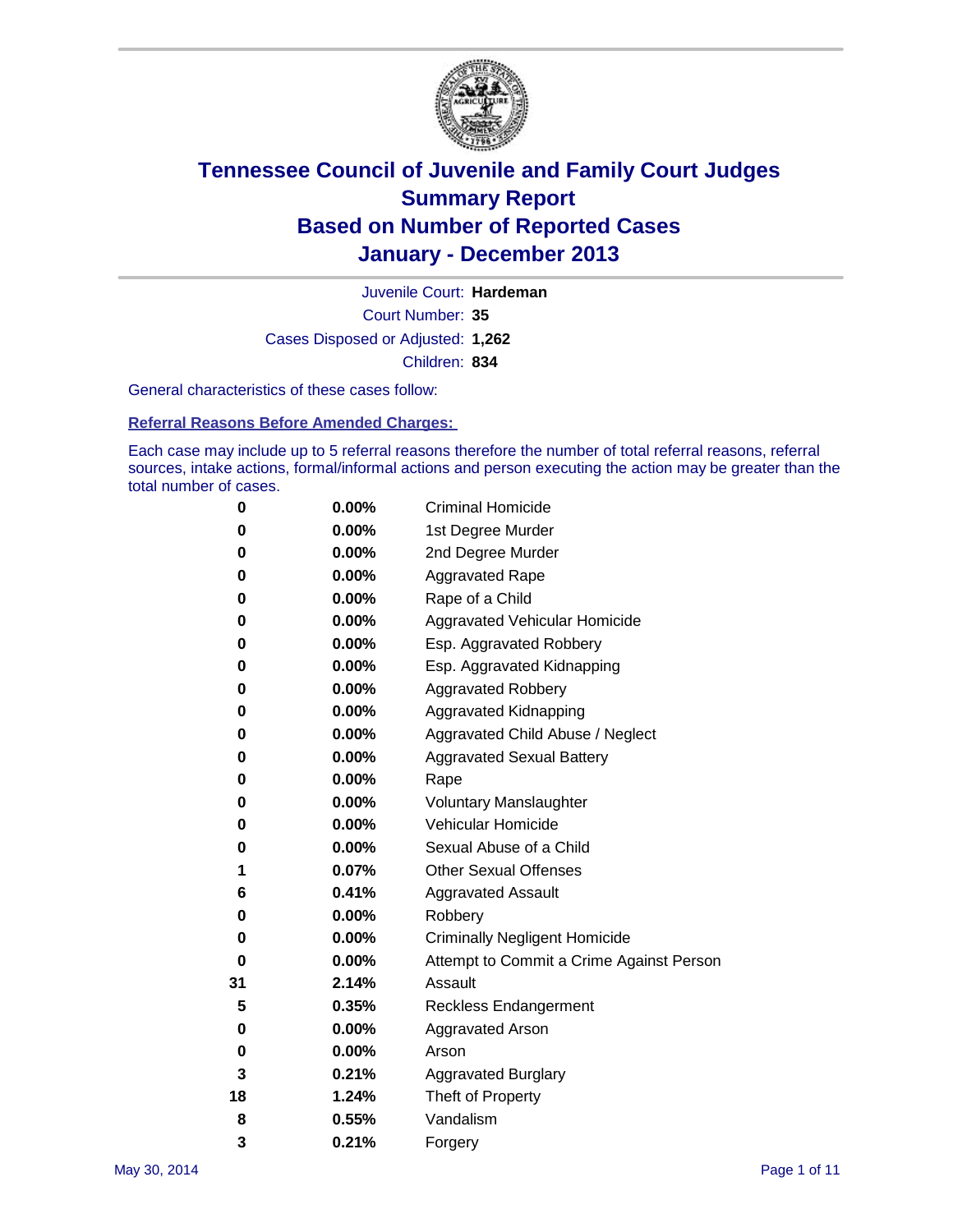

Court Number: **35** Juvenile Court: **Hardeman** Cases Disposed or Adjusted: **1,262** Children: **834**

### **Referral Reasons Before Amended Charges:**

Each case may include up to 5 referral reasons therefore the number of total referral reasons, referral sources, intake actions, formal/informal actions and person executing the action may be greater than the total number of cases.

| 0           | 0.00%    | <b>Worthless Checks</b>                                     |
|-------------|----------|-------------------------------------------------------------|
| 0           | 0.00%    | Illegal Possession / Fraudulent Use of Credit / Debit Cards |
| 5           | 0.35%    | <b>Burglary</b>                                             |
| $\mathbf 2$ | 0.14%    | Unauthorized Use of a Vehicle                               |
| $\bf{0}$    | 0.00%    | <b>Cruelty to Animals</b>                                   |
| 0           | 0.00%    | Sale of Controlled Substances                               |
| 3           | 0.21%    | <b>Other Drug Offenses</b>                                  |
| 5           | 0.35%    | <b>Possession of Controlled Substances</b>                  |
| 0           | 0.00%    | <b>Criminal Attempt</b>                                     |
| 1           | 0.07%    | Carrying Weapons on School Property                         |
| 1           | 0.07%    | Unlawful Carrying / Possession of a Weapon                  |
| 1           | 0.07%    | <b>Evading Arrest</b>                                       |
| 0           | 0.00%    | Escape                                                      |
| 0           | 0.00%    | Driving Under Influence (DUI)                               |
| 7           | 0.48%    | Possession / Consumption of Alcohol                         |
| 4           | 0.28%    | Resisting Stop, Frisk, Halt, Arrest or Search               |
| 0           | 0.00%    | <b>Aggravated Criminal Trespass</b>                         |
| 0           | $0.00\%$ | Harassment                                                  |
| 0           | $0.00\%$ | Failure to Appear                                           |
| 3           | 0.21%    | Filing a False Police Report                                |
| $\bf{0}$    | $0.00\%$ | Criminal Impersonation                                      |
| 16          | 1.10%    | <b>Disorderly Conduct</b>                                   |
| 7           | 0.48%    | <b>Criminal Trespass</b>                                    |
| 0           | $0.00\%$ | <b>Public Intoxication</b>                                  |
| 0           | $0.00\%$ | Gambling                                                    |
| 106         | 7.32%    | Traffic                                                     |
| 0           | $0.00\%$ | <b>Local Ordinances</b>                                     |
| 0           | 0.00%    | Violation of Wildlife Regulations                           |
| 1           | 0.07%    | Contempt of Court                                           |
| 25          | 1.73%    | Violation of Probation                                      |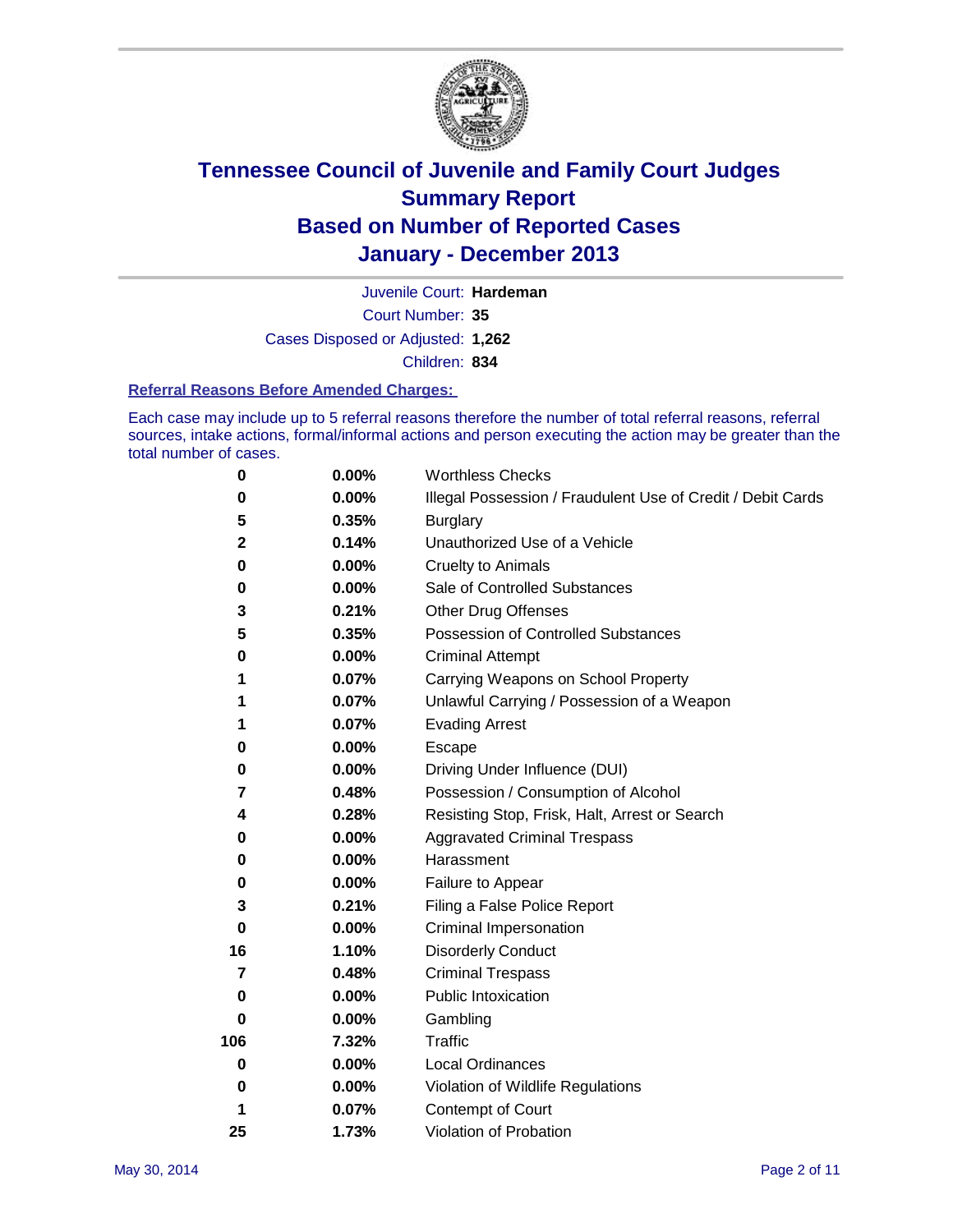

Court Number: **35** Juvenile Court: **Hardeman** Cases Disposed or Adjusted: **1,262** Children: **834**

### **Referral Reasons Before Amended Charges:**

Each case may include up to 5 referral reasons therefore the number of total referral reasons, referral sources, intake actions, formal/informal actions and person executing the action may be greater than the total number of cases.

| 1,448               | 100.00%        | <b>Total Referrals</b>                |
|---------------------|----------------|---------------------------------------|
| 10                  | 0.69%          | Other                                 |
| 0                   | 0.00%          | <b>Consent to Marry</b>               |
| 0                   | 0.00%          | <b>Request for Medical Treatment</b>  |
| 939                 | 64.85%         | <b>Child Support</b>                  |
| 91                  | 6.28%          | Paternity / Legitimation              |
| 0                   | 0.00%          | Visitation                            |
| 0                   | 0.00%          | Custody                               |
| 0                   | 0.00%          | <b>Foster Care Review</b>             |
| 0                   | 0.00%          | <b>Administrative Review</b>          |
| 127                 | 8.77%          | <b>Judicial Review</b>                |
| 0                   | 0.00%          | Violation of Informal Adjustment      |
| 0                   | 0.00%          | Violation of Pretrial Diversion       |
| 0                   | 0.00%          | <b>Termination of Parental Rights</b> |
| 0                   | 0.00%          | Dependency / Neglect                  |
| 0                   | 0.00%          | <b>Physically Abused Child</b>        |
| 0                   | $0.00\%$       | <b>Sexually Abused Child</b>          |
| 13                  | 0.90%          | Violation of Curfew                   |
| 0                   | 0.00%          | Violation of a Valid Court Order      |
| 0                   | 0.00%          | Possession of Tobacco Products        |
| 0                   | $0.00\%$       | Out-of-State Runaway                  |
| 3                   | 0.21%          | Truancy<br>In-State Runaway           |
| 1<br>$\overline{2}$ | 0.07%<br>0.14% | <b>Unruly Behavior</b>                |
| 0                   | 0.00%          | Violation of Aftercare                |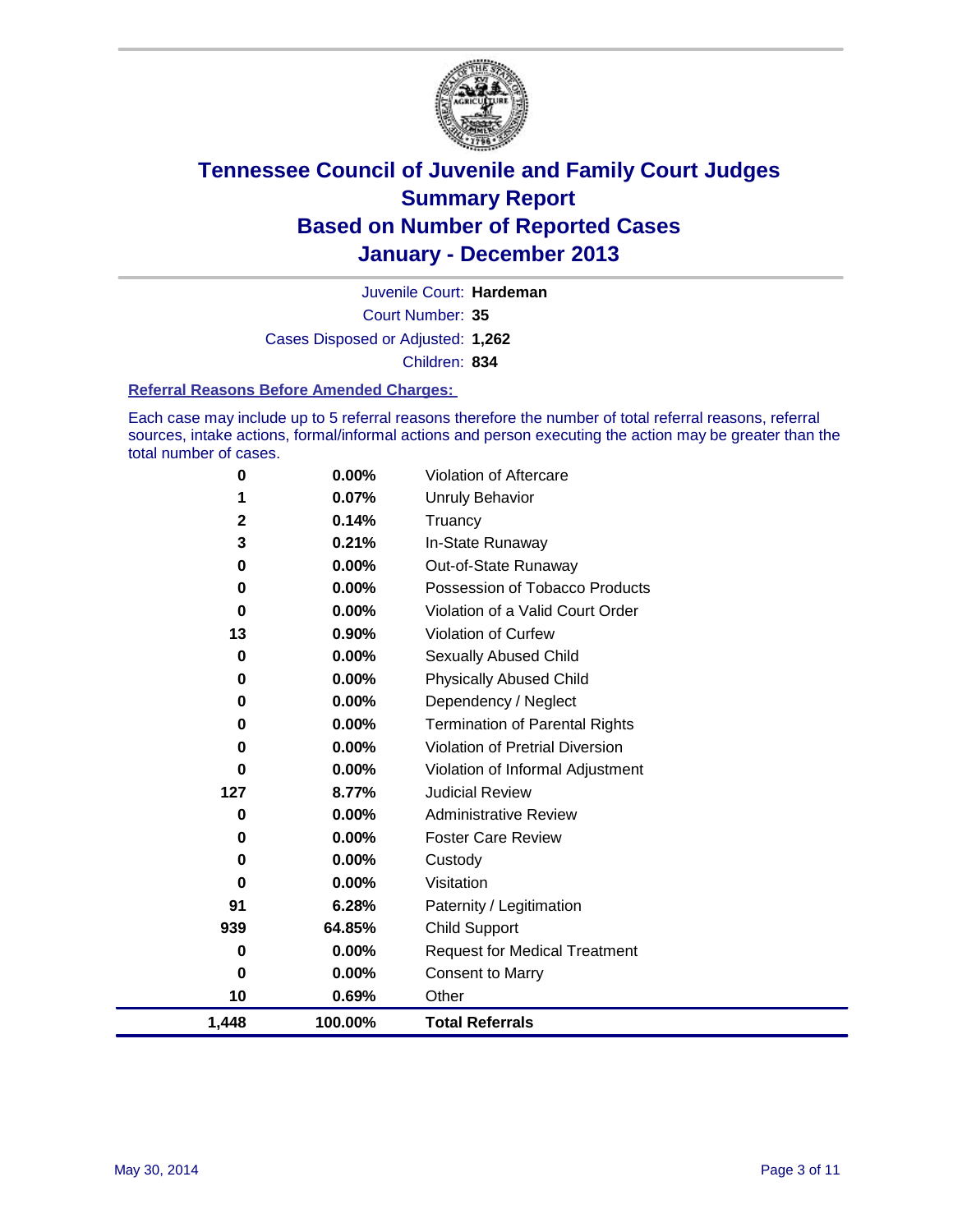

Court Number: **35** Juvenile Court: **Hardeman** Cases Disposed or Adjusted: **1,262** Children: **834**

### **Referral Sources: 1**

| 704<br>336<br>0<br>$\mathbf{2}$<br>0<br>0<br>0<br>0<br>0 | 48.62%<br>23.20%<br>0.00%<br>0.14%<br>0.00%<br>0.00%<br>0.00%<br>0.00%<br>$0.00\%$ | <b>District Attorney's Office</b><br><b>Court Staff</b><br>Social Agency<br><b>Other Court</b><br>Victim<br>Child & Parent<br>Hospital<br>Unknown<br>Other |
|----------------------------------------------------------|------------------------------------------------------------------------------------|------------------------------------------------------------------------------------------------------------------------------------------------------------|
|                                                          |                                                                                    |                                                                                                                                                            |
|                                                          |                                                                                    |                                                                                                                                                            |
|                                                          |                                                                                    |                                                                                                                                                            |
|                                                          |                                                                                    |                                                                                                                                                            |
|                                                          |                                                                                    |                                                                                                                                                            |
|                                                          |                                                                                    |                                                                                                                                                            |
|                                                          |                                                                                    |                                                                                                                                                            |
|                                                          |                                                                                    |                                                                                                                                                            |
|                                                          |                                                                                    |                                                                                                                                                            |
| 3                                                        | 0.21%                                                                              | <b>Other State Department</b>                                                                                                                              |
| 136                                                      | 9.39%                                                                              | <b>DCS</b>                                                                                                                                                 |
| 0                                                        | 0.00%                                                                              | <b>CSA</b>                                                                                                                                                 |
| 0                                                        | 0.00%                                                                              | School                                                                                                                                                     |
|                                                          | 0.07%                                                                              | Self                                                                                                                                                       |
| 0                                                        | 0.00%                                                                              | Relatives                                                                                                                                                  |
| 7                                                        | 0.48%                                                                              | Parents                                                                                                                                                    |
|                                                          | 17.89%                                                                             | Law Enforcement                                                                                                                                            |
|                                                          | 259                                                                                |                                                                                                                                                            |

### **Age of Child at Referral: 2**

|     |        | <b>Total Child Count</b> |
|-----|--------|--------------------------|
| 0   | 0.00%  | Unknown                  |
| 51  | 6.12%  | Ages 19 and Over         |
| 99  | 11.87% | Ages 17 through 18       |
| 119 | 14.27% | Ages 15 through 16       |
| 79  | 9.47%  | Ages 13 through 14       |
| 60  | 7.19%  | Ages 11 through 12       |
| 426 | 51.08% | Ages 10 and Under        |
|     |        | 100.00%<br>834           |

<sup>1</sup> If different than number of Referral Reasons (1448), verify accuracy of your court's data.

<sup>2</sup> One child could be counted in multiple categories, verify accuracy of your court's data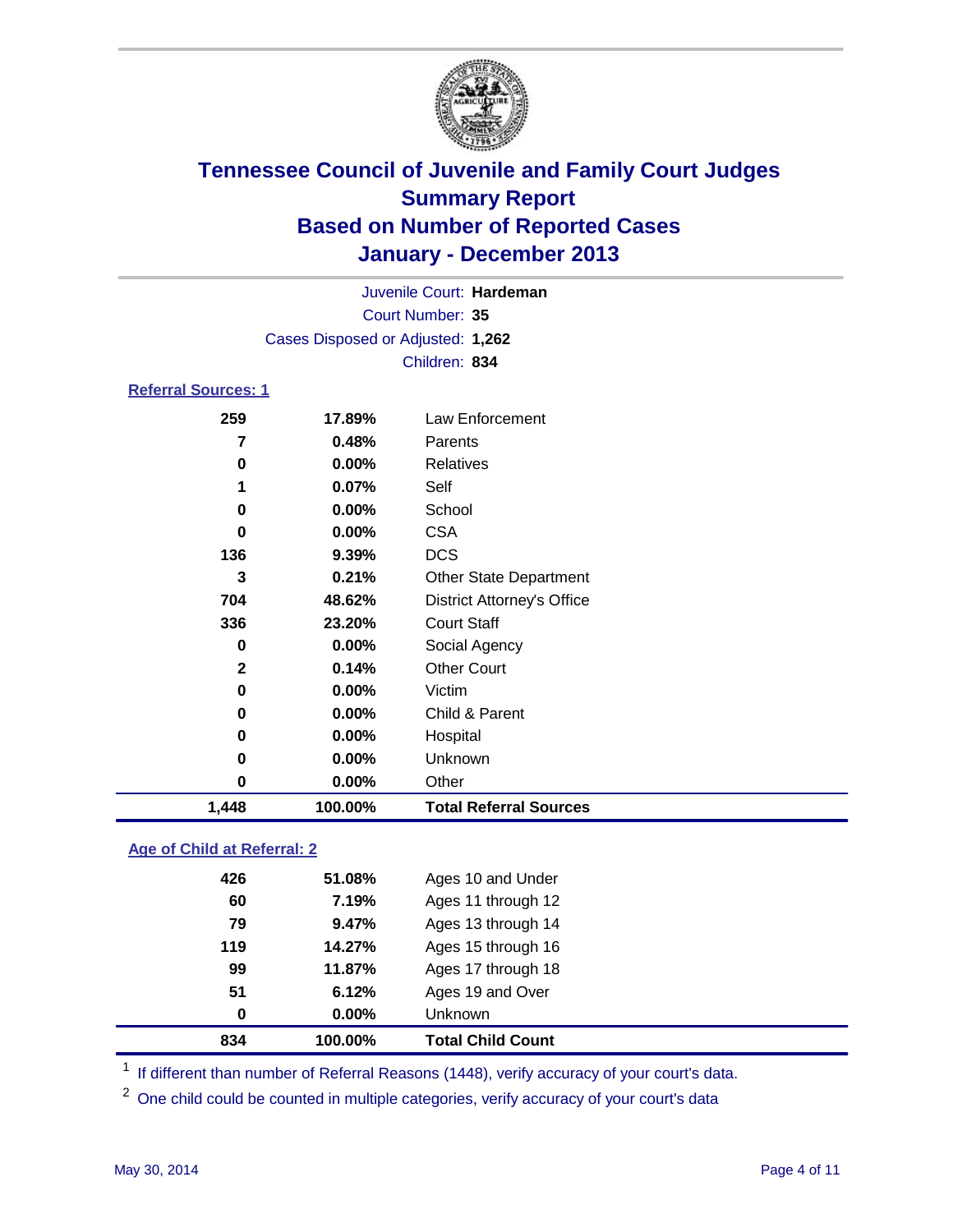

| Juvenile Court: Hardeman                |               |                          |  |  |
|-----------------------------------------|---------------|--------------------------|--|--|
| Court Number: 35                        |               |                          |  |  |
| Cases Disposed or Adjusted: 1,262       |               |                          |  |  |
|                                         | Children: 834 |                          |  |  |
| Sex of Child: 1                         |               |                          |  |  |
| 350                                     | 41.97%        | Male                     |  |  |
| 245                                     | 29.38%        | Female                   |  |  |
| 239                                     | 28.66%        | Unknown                  |  |  |
| 834                                     | 100.00%       | <b>Total Child Count</b> |  |  |
| Race of Child: 1                        |               |                          |  |  |
| 133                                     | 15.95%        | White                    |  |  |
| 496                                     | 59.47%        | African American         |  |  |
| $\mathbf 0$                             | 0.00%         | Native American          |  |  |
| 17                                      | 2.04%         | Asian                    |  |  |
| 10                                      | 1.20%         | Mixed                    |  |  |
| 178                                     | 21.34%        | Unknown                  |  |  |
| 834                                     | 100.00%       | <b>Total Child Count</b> |  |  |
| <b>Hispanic Origin: 1</b>               |               |                          |  |  |
| 6                                       | 0.72%         | Yes                      |  |  |
| 694                                     | 83.21%        | <b>No</b>                |  |  |
| 134                                     | 16.07%        | Unknown                  |  |  |
| 834                                     | 100.00%       | <b>Total Child Count</b> |  |  |
| <b>School Enrollment of Children: 1</b> |               |                          |  |  |
| 453                                     | 54.32%        | Yes                      |  |  |
| 216                                     | 25.90%        | <b>No</b>                |  |  |
| 165                                     | 19.78%        | Unknown                  |  |  |
| 834                                     | 100.00%       | <b>Total Child Count</b> |  |  |

One child could be counted in multiple categories, verify accuracy of your court's data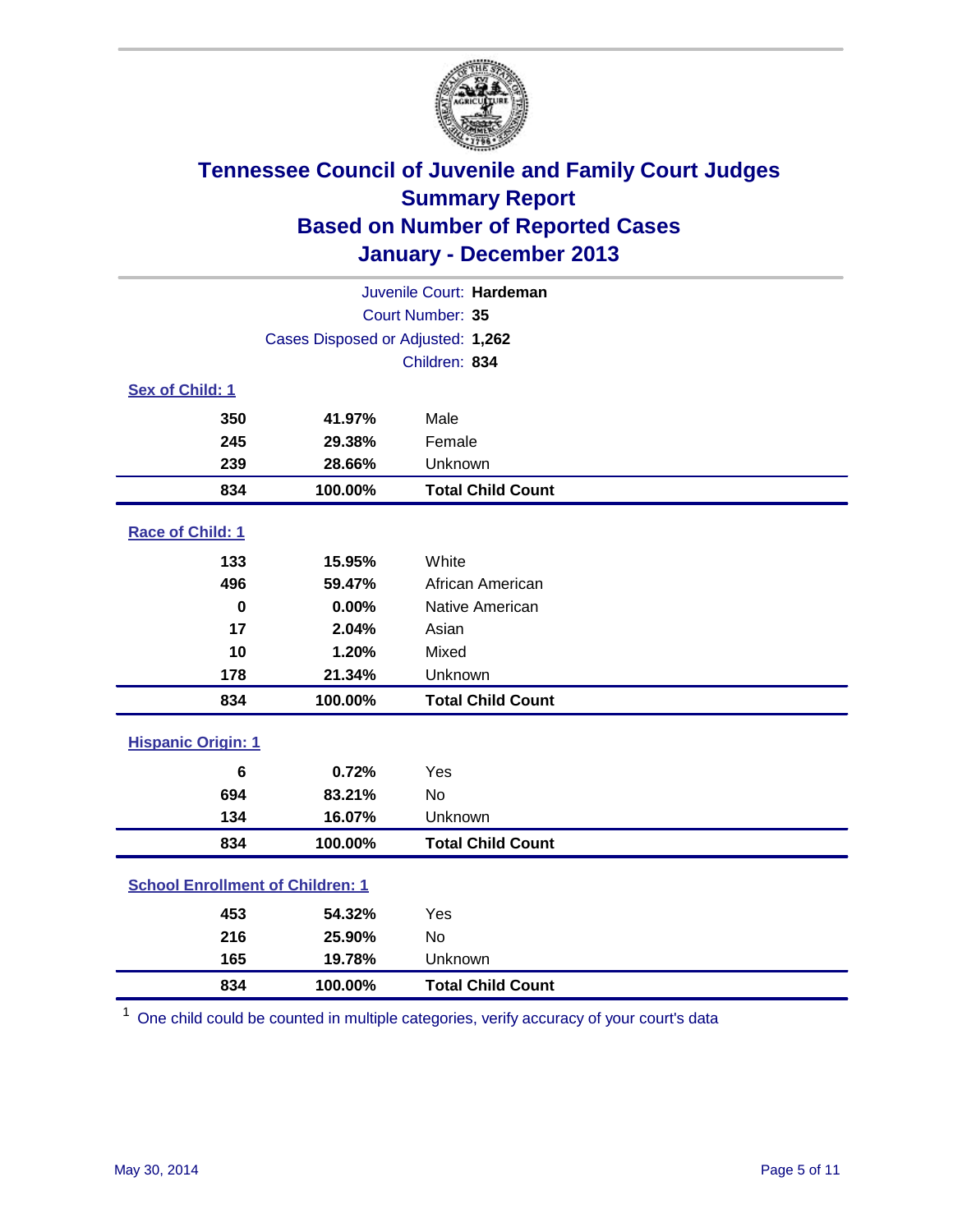

Court Number: **35** Juvenile Court: **Hardeman** Cases Disposed or Adjusted: **1,262** Children: **834**

### **Living Arrangement of Child at Time of Referral: 1**

| 834 | 100.00%  | <b>Total Child Count</b>     |
|-----|----------|------------------------------|
| 12  | 1.44%    | Other                        |
| 96  | 11.51%   | <b>Unknown</b>               |
| 0   | $0.00\%$ | Independent                  |
| 0   | $0.00\%$ | In an Institution            |
| 1   | 0.12%    | In a Residential Center      |
| 0   | $0.00\%$ | In a Group Home              |
| 23  | 2.76%    | With Foster Family           |
| 5   | 0.60%    | With Adoptive Parents        |
| 58  | 6.95%    | <b>With Relatives</b>        |
| 27  | 3.24%    | With Father                  |
| 560 | 67.15%   | With Mother                  |
| 5   | 0.60%    | With Mother and Stepfather   |
| 4   | 0.48%    | With Father and Stepmother   |
| 43  | 5.16%    | With Both Biological Parents |
|     |          |                              |

### **Type of Detention: 2**

| 1,262 | 100.00%  | <b>Total Detention Count</b> |  |
|-------|----------|------------------------------|--|
| 0     | $0.00\%$ | Other                        |  |
| 1,262 | 100.00%  | Does Not Apply               |  |
| 0     | $0.00\%$ | <b>Unknown</b>               |  |
| 0     | $0.00\%$ | <b>Psychiatric Hospital</b>  |  |
| 0     | 0.00%    | Jail - No Separation         |  |
| 0     | $0.00\%$ | Jail - Partial Separation    |  |
| 0     | 0.00%    | Jail - Complete Separation   |  |
| 0     | 0.00%    | Juvenile Detention Facility  |  |
| 0     | 0.00%    | Non-Secure Placement         |  |
|       |          |                              |  |

<sup>1</sup> One child could be counted in multiple categories, verify accuracy of your court's data

<sup>2</sup> If different than number of Cases (1262) verify accuracy of your court's data.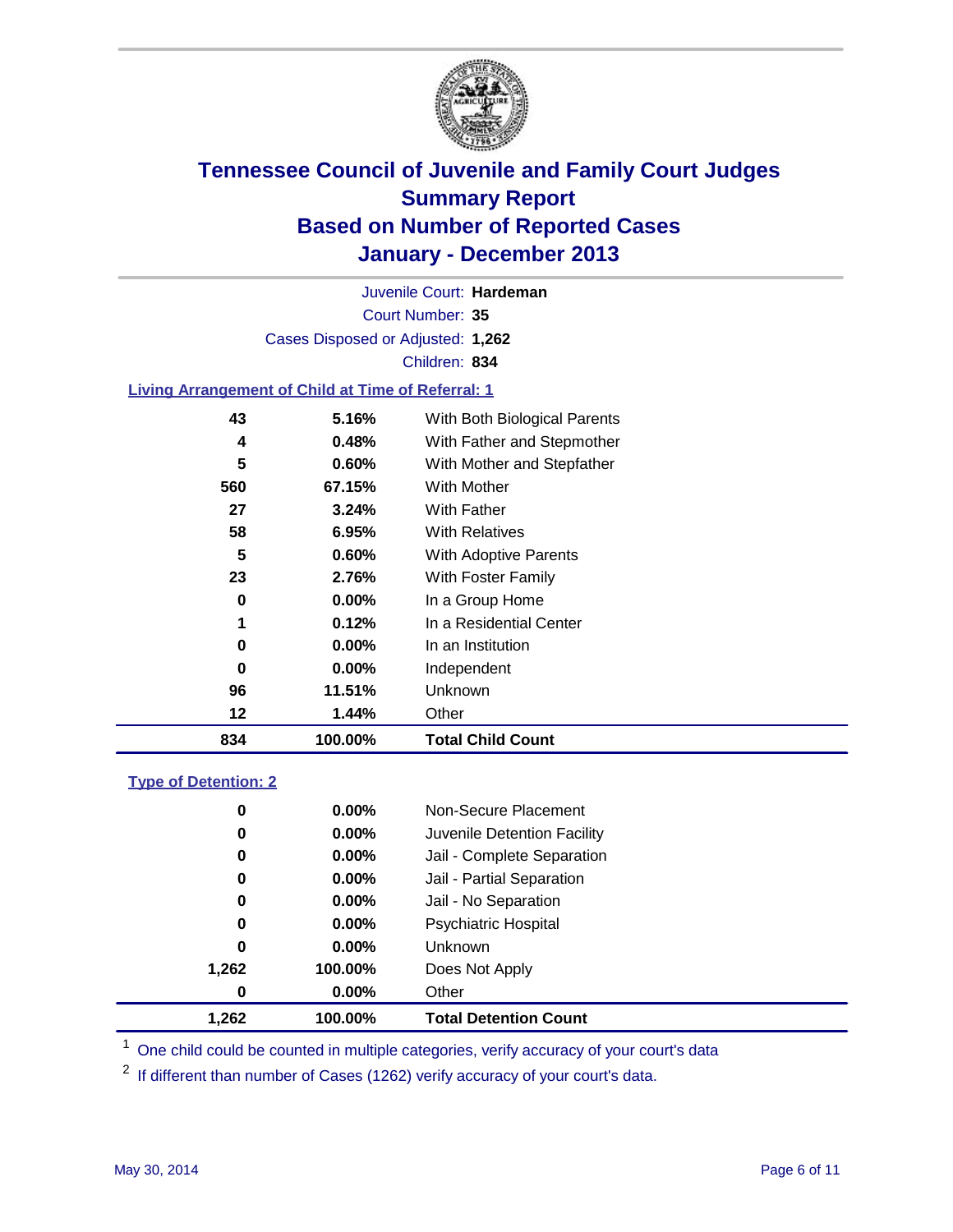

|                                                    |                                   | Juvenile Court: Hardeman             |
|----------------------------------------------------|-----------------------------------|--------------------------------------|
|                                                    |                                   | Court Number: 35                     |
|                                                    | Cases Disposed or Adjusted: 1,262 |                                      |
|                                                    |                                   | Children: 834                        |
| <b>Placement After Secure Detention Hearing: 1</b> |                                   |                                      |
| 0                                                  | 0.00%                             | Returned to Prior Living Arrangement |
| 0                                                  | 0.00%                             | Juvenile Detention Facility          |
| 0.00%<br>0                                         |                                   | Jail                                 |
| 0                                                  | 0.00%                             | Shelter / Group Home                 |
| 0                                                  | 0.00%                             | <b>Foster Family Home</b>            |
| 0                                                  | 0.00%                             | <b>Psychiatric Hospital</b>          |
| 0                                                  | 0.00%                             | Unknown                              |
| 1,262                                              | 100.00%                           | Does Not Apply                       |
| 0                                                  | 0.00%                             | Other                                |
| 1,262                                              | 100.00%                           | <b>Total Placement Count</b>         |
|                                                    |                                   |                                      |
| <b>Intake Actions: 2</b>                           |                                   |                                      |
| 906                                                | 62.57%                            | <b>Petition Filed</b>                |
| 118                                                | 8.15%                             | <b>Motion Filed</b>                  |
| 99                                                 | 6.84%                             | <b>Citation Processed</b>            |
| 0                                                  | 0.00%                             | Notification of Paternity Processed  |
| 0.00%<br>0                                         |                                   | Scheduling of Judicial Review        |
| 0                                                  | 0.00%                             | Scheduling of Administrative Review  |
| 0                                                  | 0.00%                             | Scheduling of Foster Care Review     |
| 0                                                  | 0.00%                             | Unknown                              |
| 0                                                  | 0.00%                             | Does Not Apply                       |
| 325                                                | 22.44%                            | Other                                |
| 1,448                                              | 100.00%                           | <b>Total Intake Count</b>            |

<sup>1</sup> If different than number of Cases (1262) verify accuracy of your court's data.

 $2$  If different than number of Referral Reasons (1448), verify accuracy of your court's data.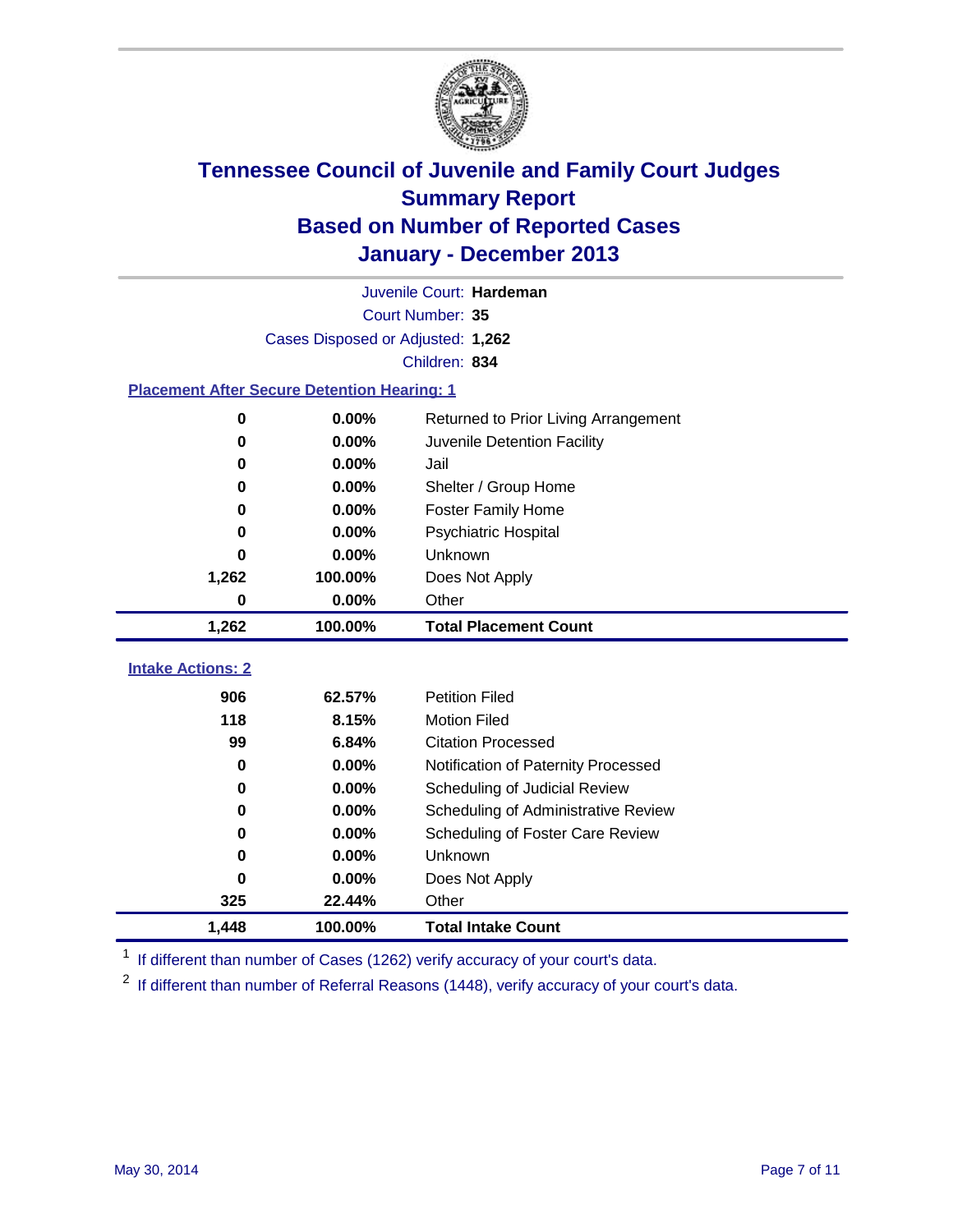

Court Number: **35** Juvenile Court: **Hardeman** Cases Disposed or Adjusted: **1,262** Children: **834**

### **Last Grade Completed by Child: 1**

| 206      | 24.70%  | Too Young for School         |
|----------|---------|------------------------------|
| 0        | 0.00%   | Preschool                    |
| 0        | 0.00%   | Kindergarten                 |
| 0        | 0.00%   | 1st Grade                    |
| 0        | 0.00%   | 2nd Grade                    |
| 0        | 0.00%   | 3rd Grade                    |
| 0        | 0.00%   | 4th Grade                    |
| 1        | 0.12%   | 5th Grade                    |
| 8        | 0.96%   | 6th Grade                    |
| 13       | 1.56%   | 7th Grade                    |
| 26       | 3.12%   | 8th Grade                    |
| 25       | 3.00%   | 9th Grade                    |
| 35       | 4.20%   | 10th Grade                   |
| 37       | 4.44%   | 11th Grade                   |
| $\bf{0}$ | 0.00%   | 12th Grade                   |
| 0        | 0.00%   | Non-Graded Special Ed        |
| 1        | 0.12%   | <b>GED</b>                   |
|          | 0.12%   | Graduated                    |
| $\bf{0}$ | 0.00%   | <b>Never Attended School</b> |
| 476      | 57.07%  | Unknown                      |
| 5        | 0.60%   | Other                        |
| 834      | 100.00% | <b>Total Child Count</b>     |

| <b>Enrolled in Special Education: 1</b> |
|-----------------------------------------|
|                                         |

One child could be counted in multiple categories, verify accuracy of your court's data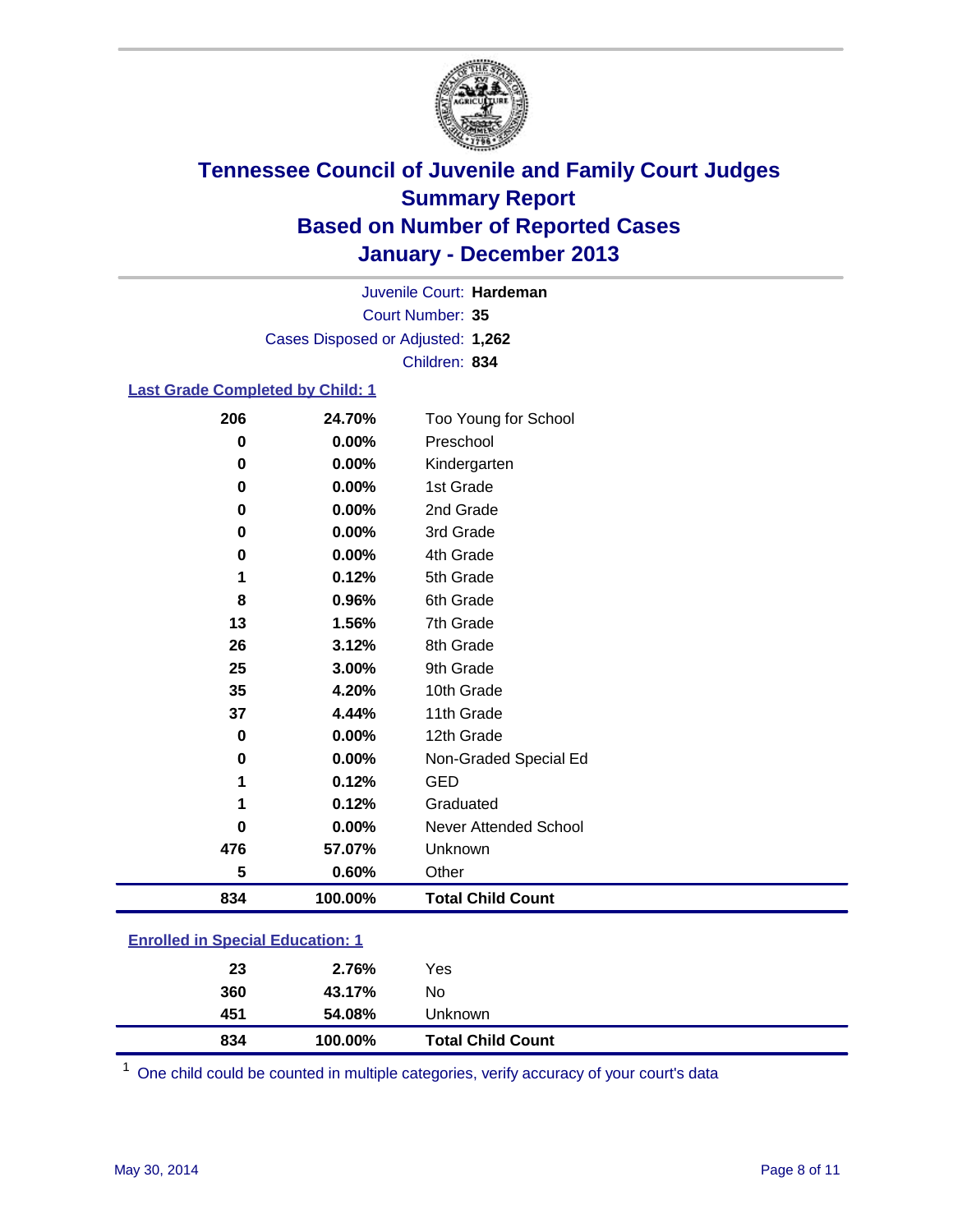

|          |                                   | Juvenile Court: Hardeman  |  |  |
|----------|-----------------------------------|---------------------------|--|--|
|          |                                   | Court Number: 35          |  |  |
|          | Cases Disposed or Adjusted: 1,262 |                           |  |  |
|          |                                   | Children: 834             |  |  |
|          | <b>Action Executed By: 1</b>      |                           |  |  |
| 1,448    | 100.00%                           | Judge                     |  |  |
| 0        | $0.00\%$                          | Magistrate                |  |  |
| $\bf{0}$ | $0.00\%$                          | <b>YSO</b>                |  |  |
| 0        | $0.00\%$                          | Other                     |  |  |
| 0        | $0.00\%$                          | Unknown                   |  |  |
| 1,448    | 100.00%                           | <b>Total Action Count</b> |  |  |

### **Formal / Informal Actions: 1**

| 142      | 9.81%    | Dismissed                                        |
|----------|----------|--------------------------------------------------|
| 0        | $0.00\%$ | Retired / Nolle Prosequi                         |
| 90       | 6.22%    | <b>Complaint Substantiated Delinquent</b>        |
| 57       | 3.94%    | <b>Complaint Substantiated Status Offender</b>   |
| 0        | 0.00%    | <b>Complaint Substantiated Dependent/Neglect</b> |
| 0        | $0.00\%$ | <b>Complaint Substantiated Abused</b>            |
| 0        | $0.00\%$ | <b>Complaint Substantiated Mentally III</b>      |
| 0        | $0.00\%$ | Informal Adjustment                              |
| 0        | $0.00\%$ | <b>Pretrial Diversion</b>                        |
| 0        | $0.00\%$ | <b>Transfer to Adult Court Hearing</b>           |
| 0        | $0.00\%$ | Charges Cleared by Transfer to Adult Court       |
| 723      | 49.93%   | Special Proceeding                               |
| $\bf{0}$ | $0.00\%$ | <b>Review Concluded</b>                          |
| 436      | 30.11%   | Case Held Open                                   |
| 0        | $0.00\%$ | Other                                            |
| 0        | $0.00\%$ | Unknown                                          |
| 1,448    | 100.00%  | <b>Total Action Count</b>                        |

<sup>1</sup> If different than number of Referral Reasons (1448), verify accuracy of your court's data.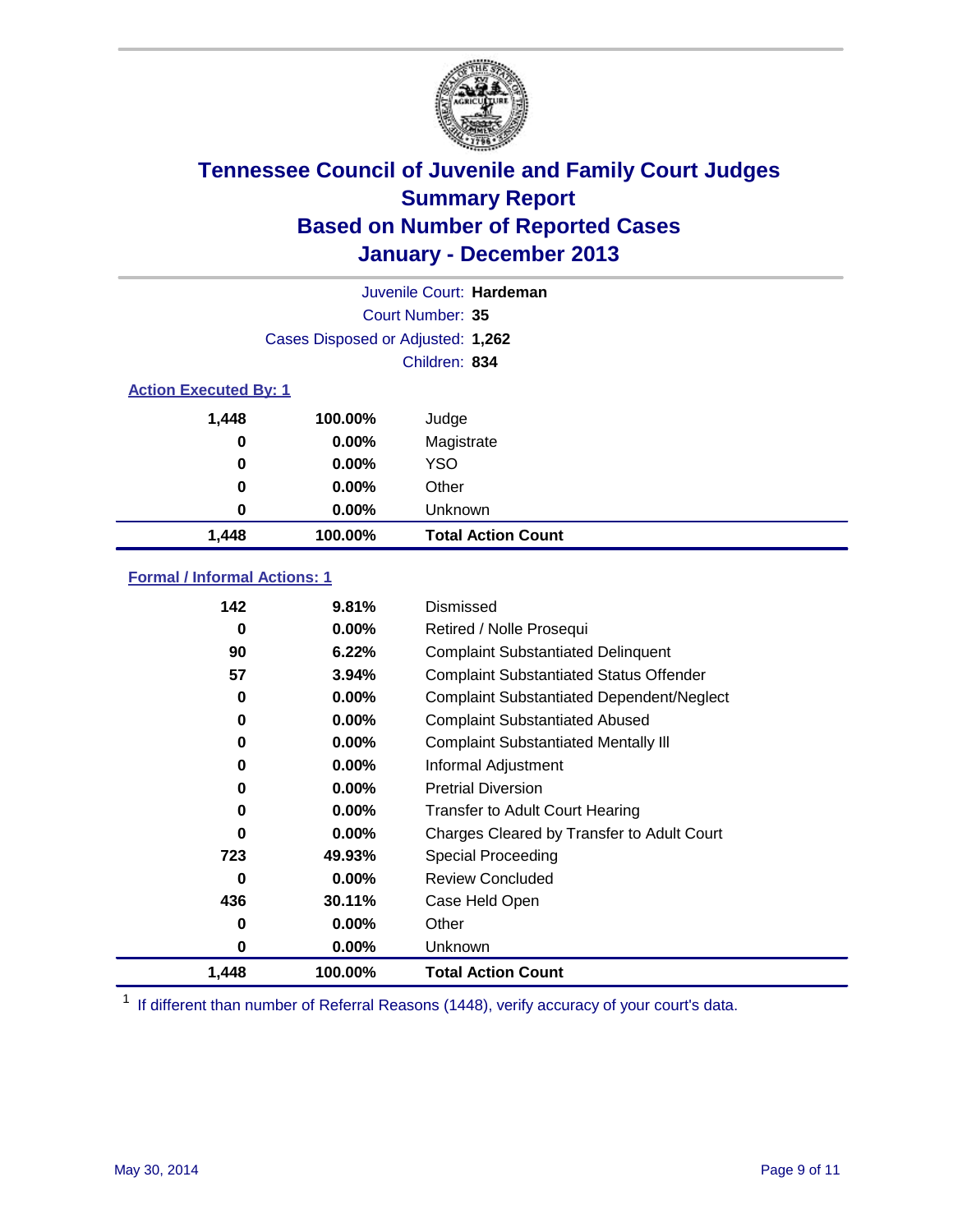

|                       |                                   | Juvenile Court: Hardeman                              |
|-----------------------|-----------------------------------|-------------------------------------------------------|
|                       |                                   | Court Number: 35                                      |
|                       | Cases Disposed or Adjusted: 1,262 |                                                       |
|                       |                                   | Children: 834                                         |
| <b>Case Outcomes:</b> |                                   | There can be multiple outcomes for one child or case. |
| 158                   | 9.97%                             | Case Dismissed                                        |
| 0                     | $0.00\%$                          | Case Retired or Nolle Prosequi                        |
| 0                     | 0.00%                             | Warned / Counseled                                    |
| 2                     | 0.13%                             | <b>Held Open For Review</b>                           |
| 52                    | 3.28%                             | Supervision / Probation to Juvenile Court             |
| 5                     | 0.32%                             | <b>Probation to Parents</b>                           |
| 0                     | 0.00%                             | Referral to Another Entity for Supervision / Service  |
| 12                    | 0.76%                             | Referred for Mental Health Counseling                 |
| 8                     | 0.51%                             | Referred for Alcohol and Drug Counseling              |
| 1                     | 0.06%                             | <b>Referred to Alternative School</b>                 |
| 1                     | 0.06%                             | Referred to Private Child Agency                      |
| 10                    | 0.63%                             | Referred to Defensive Driving School                  |
| 0                     | 0.00%                             | Referred to Alcohol Safety School                     |
| 0                     | 0.00%                             | Referred to Juvenile Court Education-Based Program    |
| 21                    | 1.33%                             | Driver's License Held Informally                      |
| 0                     | 0.00%                             | <b>Voluntary Placement with DMHMR</b>                 |
| 0                     | 0.00%                             | <b>Private Mental Health Placement</b>                |
| 0                     | 0.00%                             | <b>Private MR Placement</b>                           |
| 0                     | 0.00%                             | Placement with City/County Agency/Facility            |
| 0                     | 0.00%                             | Placement with Relative / Other Individual            |
| 1                     | 0.06%                             | Fine                                                  |
| 30                    | 1.89%                             | <b>Public Service</b>                                 |
| 6                     | 0.38%                             | Restitution                                           |
| 0                     | 0.00%                             | <b>Runaway Returned</b>                               |
| 4                     | 0.25%                             | No Contact Order                                      |
| $\epsilon$            | 0.44%                             | Injunction Other than No Contact Order                |
| 0                     | 0.00%                             | <b>House Arrest</b>                                   |
| 51                    | 3.22%                             | <b>Court Defined Curfew</b>                           |
| 0                     | 0.00%                             | Dismissed from Informal Adjustment                    |
| 0                     | 0.00%                             | <b>Dismissed from Pretrial Diversion</b>              |
| 0                     | 0.00%                             | Released from Probation                               |
| 0                     | 0.00%                             | <b>Transferred to Adult Court</b>                     |
| 0                     | $0.00\%$                          | <b>DMHMR Involuntary Commitment</b>                   |